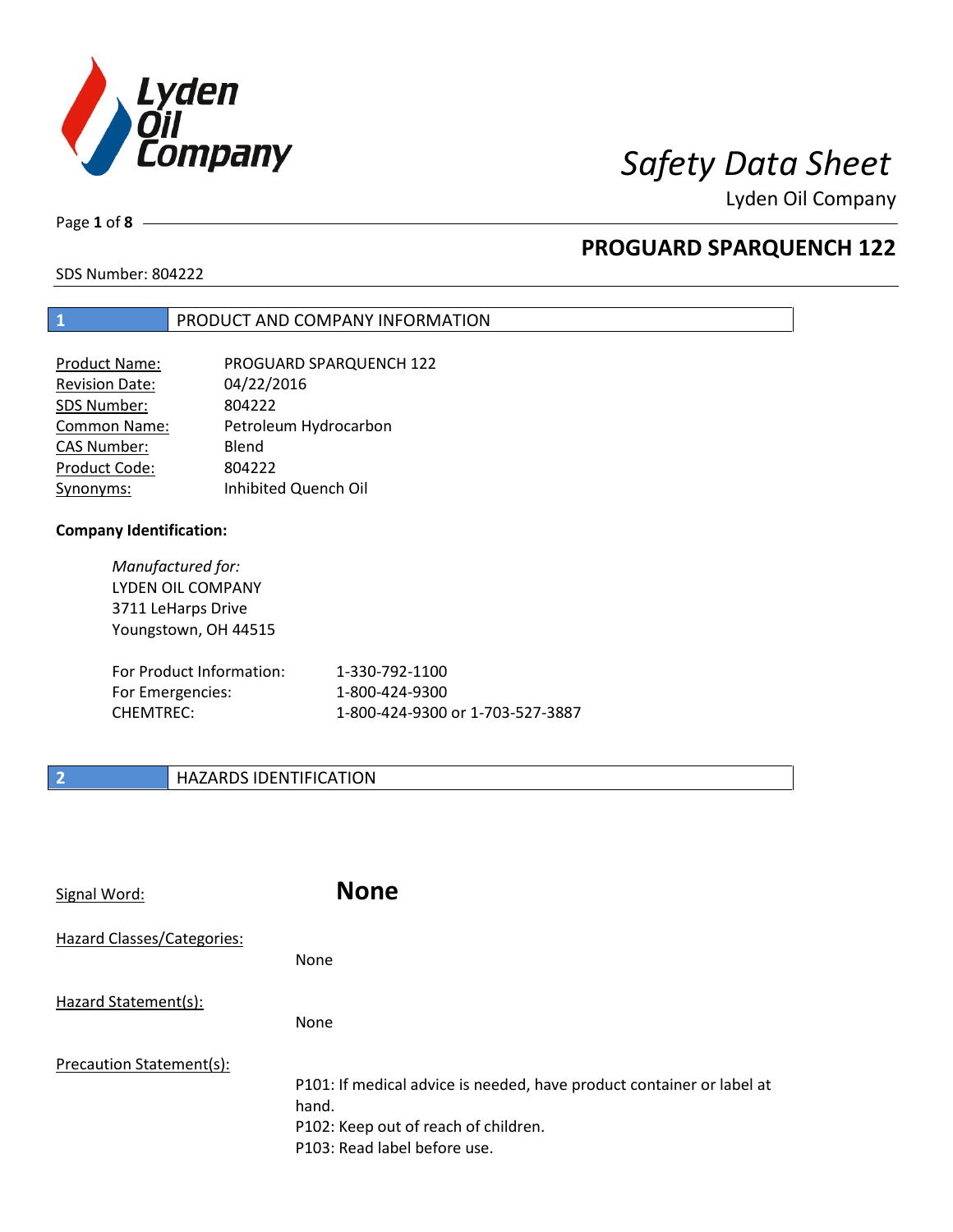

Page **2** of **8**

## **PROGUARD SPARQUENCH 122**

SDS Number: 804222

Other Hazard Statement(s):

-NFPA Ratings:  $Health = 1$  $Fire = 1$ Reactivity  $= 0$ 

## **3** COMPOSITION / INFORMATION ON INGREDIENTS

Ingredients:

*Mixture of the substances listed below with nonhazardous additions.*

| <b>Chemical Name</b>                                      | <b>CAS Number</b> | Percentage |
|-----------------------------------------------------------|-------------------|------------|
| Distillates (petroleum), solvent refined heavy paraffinic | 64741-88-4        | >85        |

*\*Any concentration shown as a range is to protect confidentiality or is due to batch variation.*

| 1 A J | AID MEACHDEC<br>$.$ $FIDCT$<br>RJUKES<br><b>IVIFA</b> |
|-------|-------------------------------------------------------|
|       |                                                       |

## Description of First Aid Measures:

| Inhalation:   |                                                                                                                                                                                                                                                                                                            |
|---------------|------------------------------------------------------------------------------------------------------------------------------------------------------------------------------------------------------------------------------------------------------------------------------------------------------------|
|               | Remove victim to fresh air and keep at rest in a position comfortable<br>for breathing. If the victim has difficulty breathing or tightness of the<br>chest, is dizzy, vomiting or unresponsive, give oxygen with rescue<br>breathing or CPR as required and transport to the nearest medical<br>facility. |
| Skin Contact: |                                                                                                                                                                                                                                                                                                            |
|               | Flush skin with water, wash with soap and water. Remove<br>contaminated clothing. Do not reuse clothing until cleaned. If material<br>is injected under the skin, transport to the nearest medical facility for<br>additional treatment.                                                                   |
| Eye Contact:  |                                                                                                                                                                                                                                                                                                            |
|               | Flush eyes with running water for at least 15 minutes. If redness,<br>blurred vision or irritation persists, transport to nearest medical<br>facility for additional treatment.                                                                                                                            |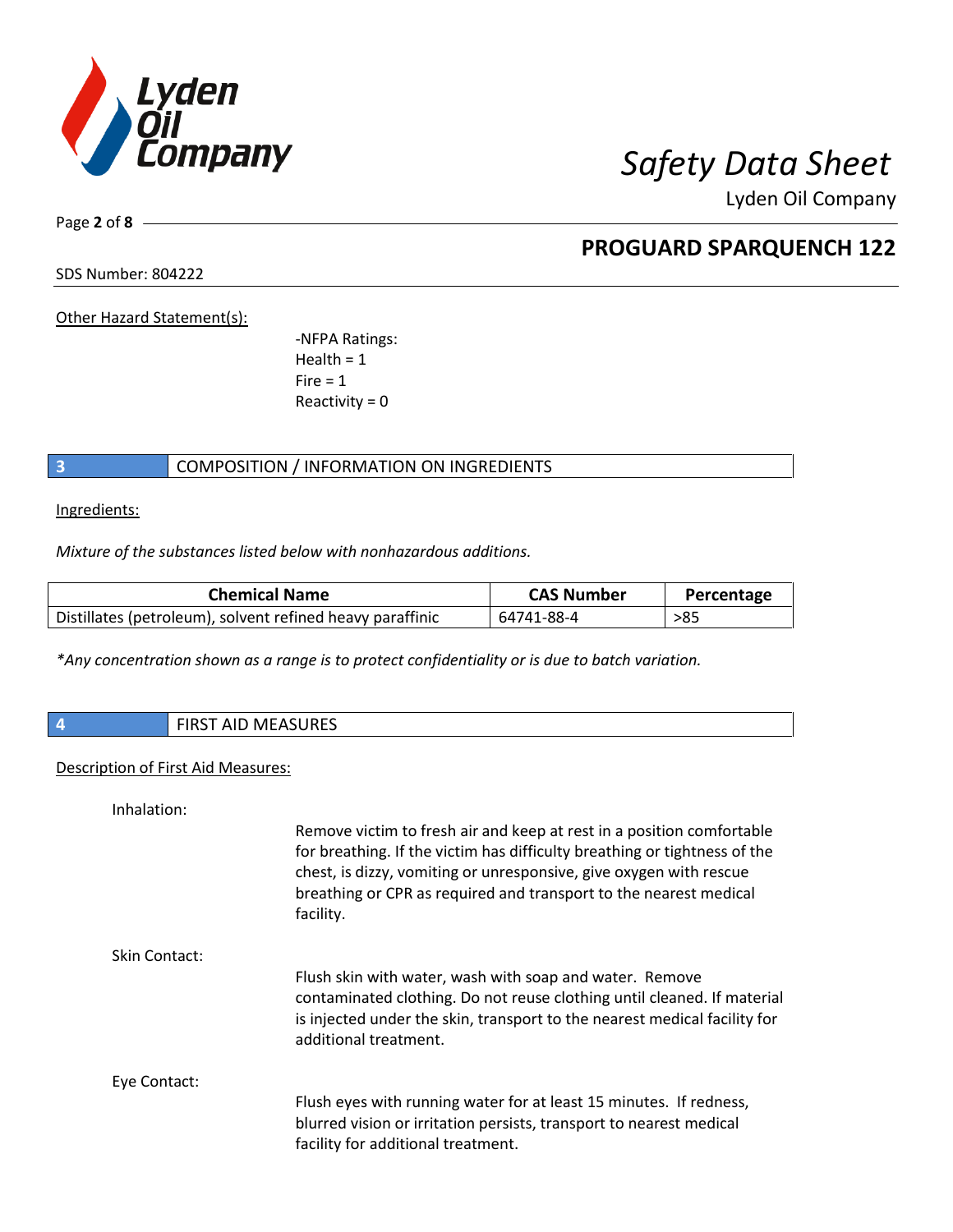

SDS Number: 804222

Page **3** of **8**

Ingestion:

Do NOT induce vomiting and obtain medical attention. Have victim rinse mouth out with water. If vomiting occurs spontaneously, keep head below hips to prevent aspiration.

Symptoms and Effects, both acute and delayed:

No further relevent data available.

Recommended Actions:

Treat symptomatically. Call a doctor or poison control center for guidance.

| 5                               | <b>FIRE FIGHTING MEASURES</b>             |                                                                                                                                                                                                                                                                                                                |
|---------------------------------|-------------------------------------------|----------------------------------------------------------------------------------------------------------------------------------------------------------------------------------------------------------------------------------------------------------------------------------------------------------------|
|                                 | Recommended Fire-Extinguishing Equipment: | Use dry powder, foam, or carbon dioxide fire<br>extinguishers. Water may be ineffective in fighting<br>an oil fire unless used by experienced fire fighters.                                                                                                                                                   |
| Possible Hazards During a Fire: |                                           | Procedures for an oil fire should be followed.                                                                                                                                                                                                                                                                 |
|                                 | <b>Recommendations to Firefighters:</b>   | Use self-contained breathing apparatus. Use foam<br>or dry chemical to extinguish fire. Water may be<br>used only to keep surrounding containers cool.<br>Firefighters should wear proper protective<br>equipment and self-contained breathing apparatus<br>with full face piece operated in positive pressure |

mode.

## **PROGUARD SPARQUENCH 122**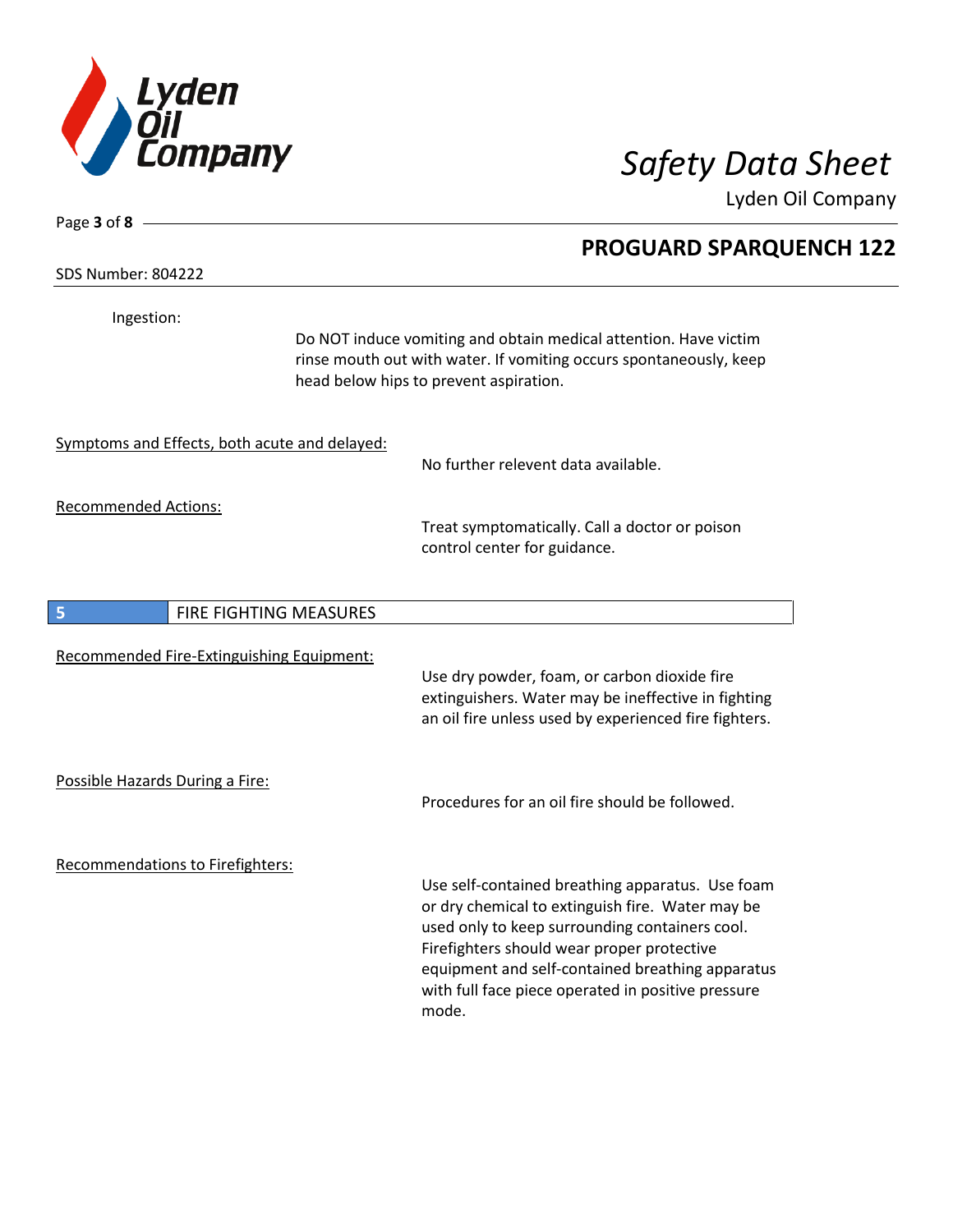

SDS Number: 804222

Page **4** of **8**

## **PROGUARD SPARQUENCH 122**

| $6\phantom{1}6$<br><b>ACCIDENTAL RELEASE MEASURES</b> |                                                                                                                             |
|-------------------------------------------------------|-----------------------------------------------------------------------------------------------------------------------------|
| <b>Personal Precautions:</b>                          |                                                                                                                             |
|                                                       | Avoid eye contact. Avoid repeated or prolonged<br>skin contact.                                                             |
|                                                       | Personal protective equipment must be worn.<br>Avoid contact with skin, eyes or clothing. Keep<br>unprotected persons away. |
| <b>Emergency Procedures:</b>                          |                                                                                                                             |
|                                                       | Contain spilled material, collect in suitable and<br>properly labeled containers.                                           |
| <b>Environmental Precautions:</b>                     |                                                                                                                             |
|                                                       | Do not allow to reach sewage system or any water<br>course.                                                                 |
|                                                       | Do not allow to enter ground waters.                                                                                        |
| <b>Cleanup Procedures:</b>                            |                                                                                                                             |
|                                                       | Pick up excess with inert absorbant material.                                                                               |
| <b>HANDLING AND STORAGE</b><br>$\overline{7}$         |                                                                                                                             |
|                                                       |                                                                                                                             |
| <b>Handling Precautions:</b>                          |                                                                                                                             |
|                                                       | Handle with care and avoid spillage on the floor.<br>Do not cut, weld, drill, grind, braze, or solder<br>container.         |
| <b>Storage Requirements:</b>                          | Keep container tightly sealed.<br>Keep away from sources of ignition.                                                       |
|                                                       |                                                                                                                             |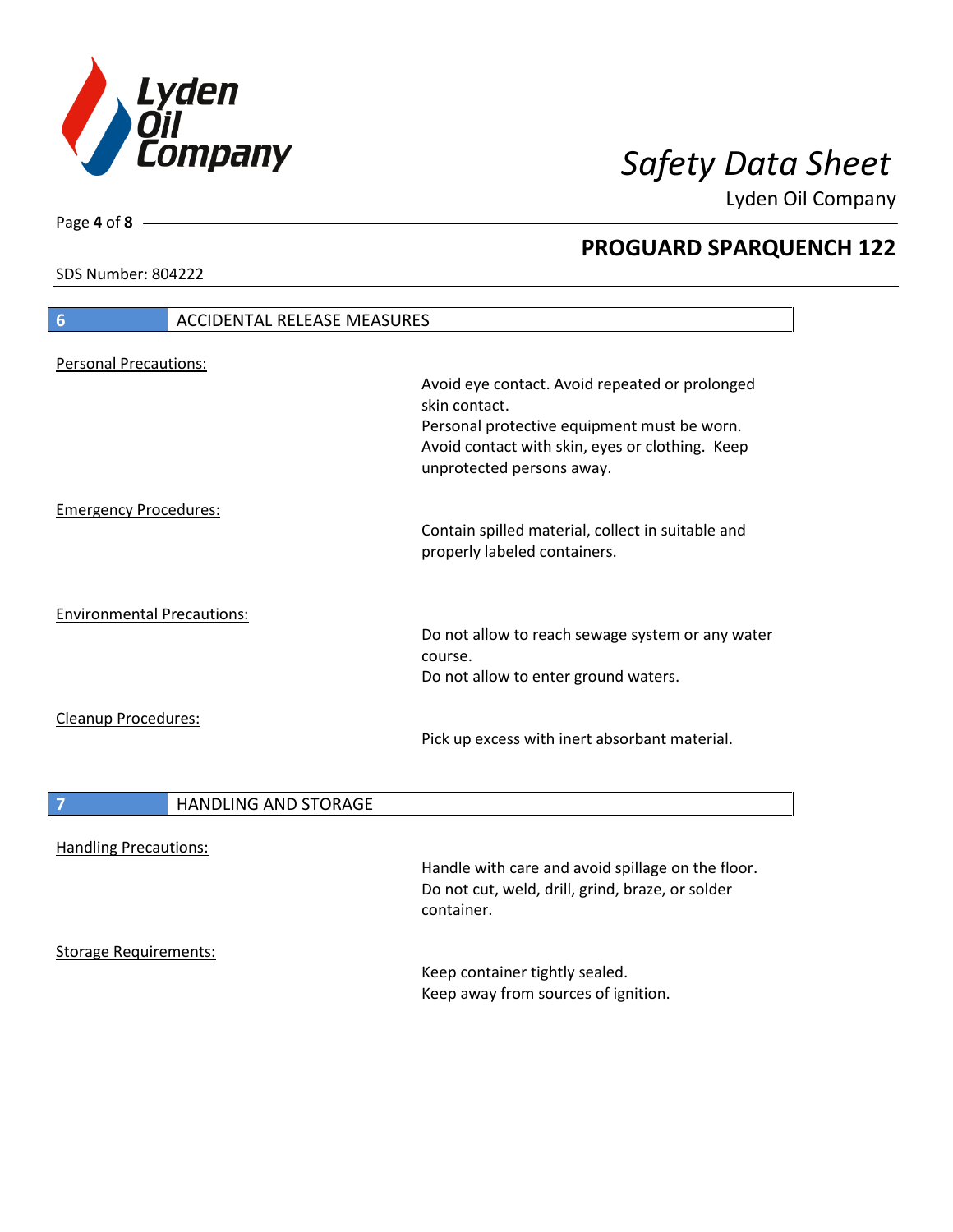

SDS Number: 804222

Page **5** of **8**

## **PROGUARD SPARQUENCH 122**

# **8** EXPOSURE CONTROLS / PERSONAL PROTECTION

Exposure Limits:

-Distillates (petroleum), solvent refined heavy paraffinic:

OSHA TWA  $-$  5mg/m<sup>3</sup> (oil mist)

Engineering Controls:

All ventilation should be designed in accordance with OSHA standard (29 CFR 1910.94).

Personal Protective Equipment:

Keep away from foodstuffs, beverages, and feed. Immediately remove all soiled and contaminated clothing. Wash hands before breaks and at the end of work. Avoid contact with eyes and skin. Use safety glasses and gloves.

### **9** PHYSICAL AND CHEMICAL PROPERTIES

| Color:                        | <b>Black</b>       |
|-------------------------------|--------------------|
| <b>Physical State:</b>        | Liquid             |
| Odor:                         | Characteristic     |
| Odor Threshold:               | Data not available |
| pH:                           | Data not available |
| <b>Melting Point:</b>         | Data not available |
| <b>Boiling Point:</b>         | $>500^\circ$ F     |
| <b>Boiling Range:</b>         | Data not available |
| Flash Point:                  | $>300^\circ$ F     |
|                               |                    |
| <b>Evaporation Rate:</b>      | ${<}1$             |
| Flammability:                 | Data not available |
| Flammability Limits:          | Data not available |
| Vapor Pressure:               | Data not available |
| Vapor Density:                | Data not available |
| <b>Relative Density:</b>      | 0.8626             |
| Solubilities:                 | Insoluble in water |
| <b>Partition Coefficient:</b> | Data not available |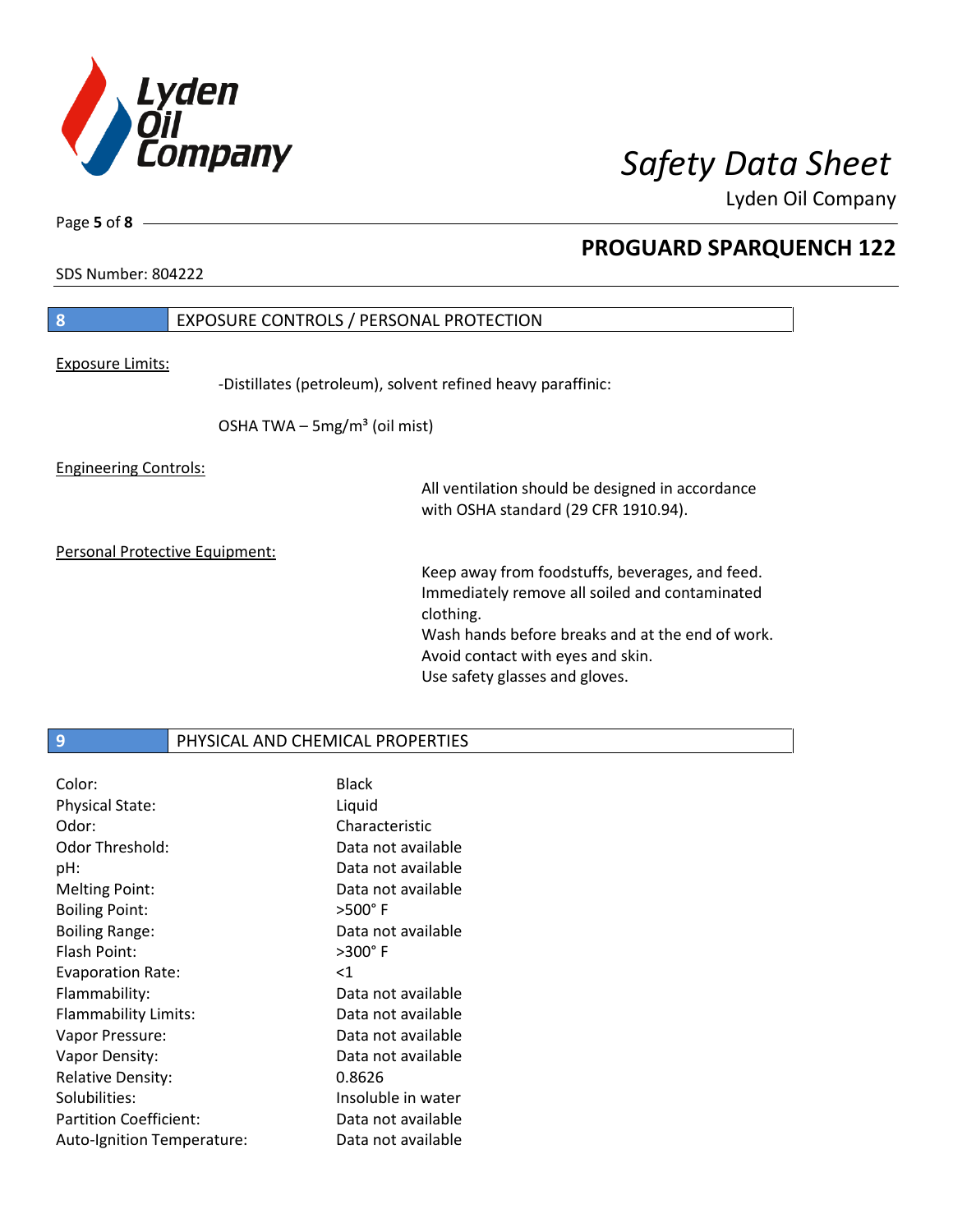

Page **6** of **8**

Lyden Oil Company

| <b>SDS Number: 804222</b>                | <b>PROGUARD SPARQUENCH 122</b>                                    |
|------------------------------------------|-------------------------------------------------------------------|
|                                          |                                                                   |
| Decomposition Temperature:<br>Viscosity: | Data not available<br>25 mm <sup>2</sup> /sec (kinematic at 40°C) |
| <b>10</b><br>STABILITY AND REACTIVITY    |                                                                   |
| Stability:                               | Stable under normal conditions.                                   |
| Reactivity:                              | Not reactive under normal conditions.                             |
| <b>Conditions to Avoid:</b>              | Extreme temperature, sparks, open flame, and<br>direct sunlight.  |
| <b>Hazardous Reactions:</b>              | No known hazardous reactions.                                     |
| Incompatible Materials:                  | Strong oxidizers and strong reducing agents.                      |
| <b>Decomposition Products:</b>           | Oxides of carbon, and hydrogen.                                   |
| <b>TOXICOLOGICAL INFORMATION</b><br>11   |                                                                   |

|  | Routes of Exposure: |
|--|---------------------|
|  |                     |

| Routes of Exposure: |                                                                                                                                                                                                           |
|---------------------|-----------------------------------------------------------------------------------------------------------------------------------------------------------------------------------------------------------|
|                     | Skin and eye contact are the primary routes of<br>exposure although exposure may occur following<br>accidental ingestion.                                                                                 |
| Exposure Effects:   |                                                                                                                                                                                                           |
|                     | This mixture can cause irritation, redness to the<br>eyes. Prolonged and/or repeated skin contact may<br>cause irritation/dermatitis. May be fatal if<br>swallowed and enters airways. Aspiration hazard. |
|                     | Mists and vapors may cause respiratory irritation<br>, drowsiness and dizziness.                                                                                                                          |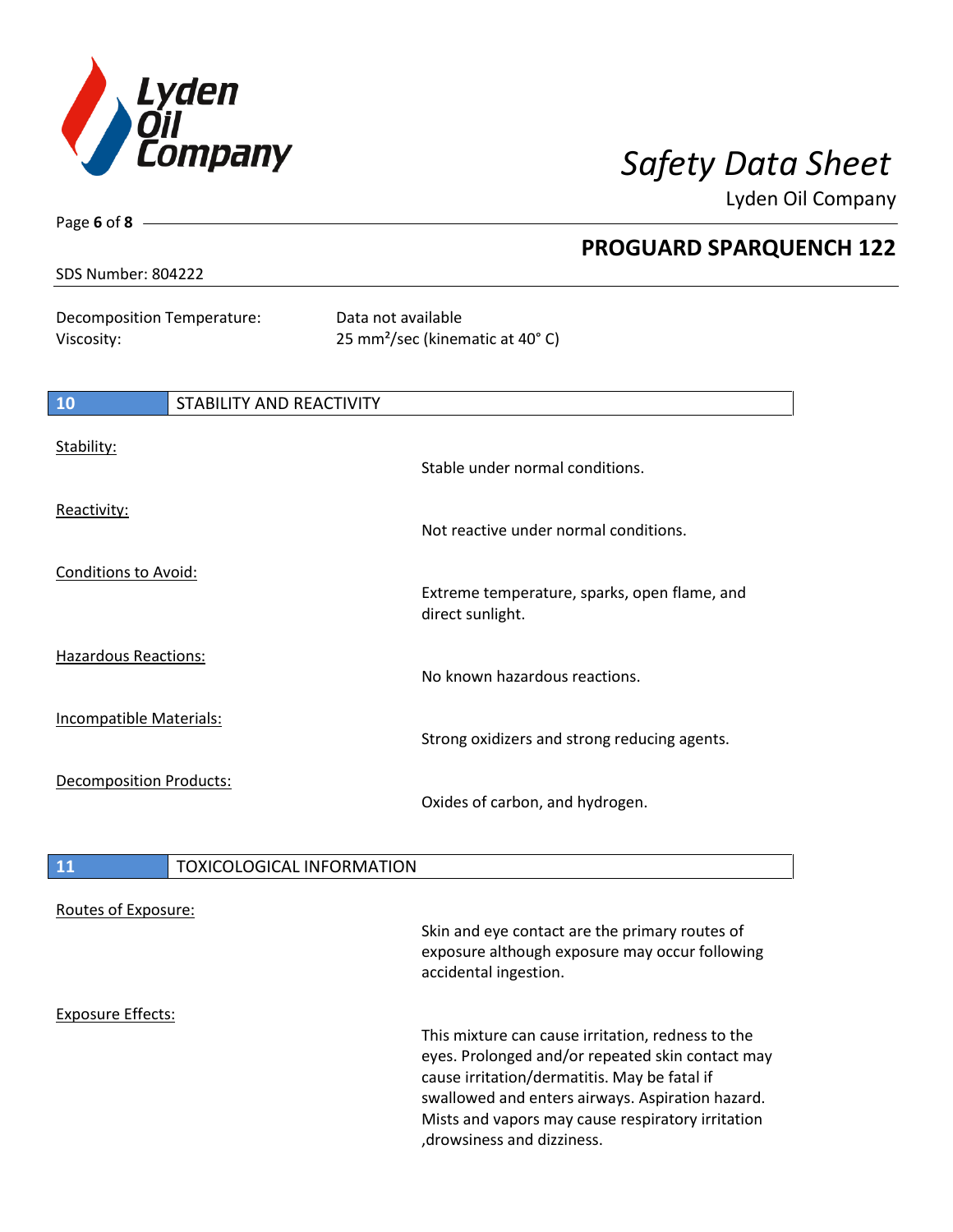

**PROGUARD SPARQUENCH 122**

Lyden Oil Company

SDS Number: 804222

Page **7** of **8**

Measures of Toxicity:

No test data available.

Carcinogenic/Mutagenic Precautions:

Non-carcinogenic and not expected to be mutagentic.

## **12** ECOLOGICAL INFORMATION

Ecological Precautions:

Avoid exposing to the environment.

Ecological Effects:

No specific environmental or aquatic data available.

### **13** DISPOSAL CONSIDERATIONS

Disposal Methods:

Disposal Containers:

Use properly approved container for disposal.

Dispose of waste material in accordance with all

Special Precautions:

Do not flush to surface waters or drains.

local, state, and federal requirements.

### **14** TRANSPORT INFORMATION

| Data not available |
|--------------------|
| Data not available |
| Data not available |
| Data not available |
|                    |

Environmental Hazards:

Data not available